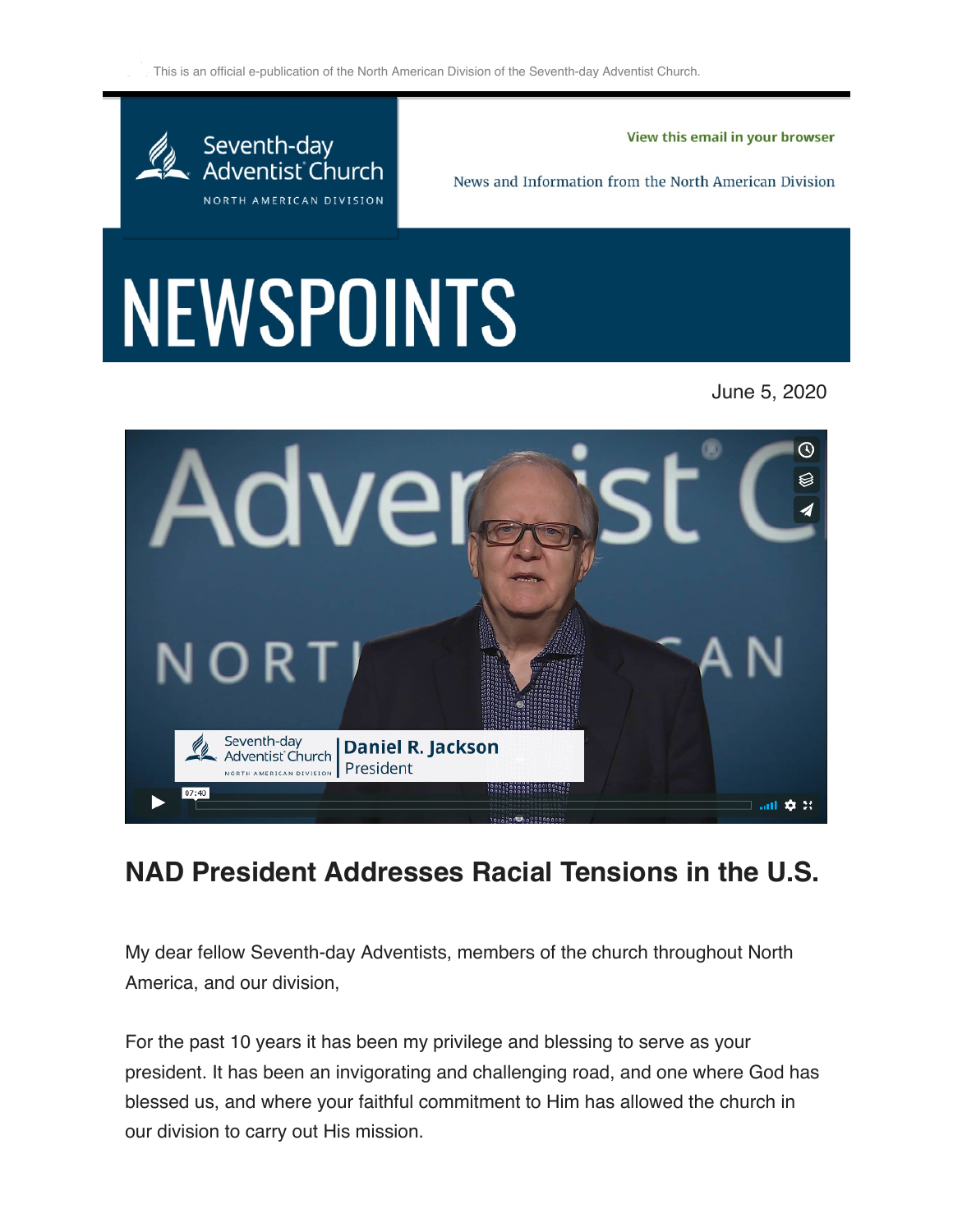This has been especially true in these days of COVID-19 where your faithfulness has been magnificent. In a few days now I will cease my role as your president, but I want you to know that I am proud of what God has accomplished through you.

The reason that I am coming to you today, however, is different. Like many of you, I am heartbroken as a result of the wanton and hateful violence that led to the death of George Floyd. One cannot describe this in any other way than what it is: a horrible illustration of what happens when men feel that they are superior to others. This thinking allows racism and prejudice to grow. It provides the fuel that powers hatred and murder. This incident, furthermore, is one of a series of actions perpetrated against blacks in America. Together, these experiences leads us all to question the guarantees of freedom and justice enshrined in the constitutions of the nations that make up our division.

To my African American brothers and sisters, I want you to know that I am deeply sorry. I am saddened that you have experienced prejudice and bigotry — even in the church — and that there have been times when you were not allowed eat in the same cafeteria or go to the same washroom as whites. I am deeply sorry that you have experienced these things. As a white man I know little of your suffering, but I suffer with you today as you look out at a future that seems uncertain. It is wrong that you should live with fear because of your color. I am sorry. Together with hundreds of thousands of other white people I want to say to you: "I love you — you are my flesh and blood in Jesus."

To all of our members I say that if we are truly Christians we who know ourselves to be Seventh-day Adventists will demonstrate God's love. One of Jesus' great statements was and is, "By this will all men know that you are my disciples in that you have love one for the other" [John 13:35, sic]. It is the litmus test for Christians. If we disdain and denigrate others on the basis of race, gender, economic status, etc., then we are not Christians. We may have a name but, in this regard, it is only a flimsy robe that we garb ourselves in  $-$  in order to maintain our self-satisfied superiority.

It is time for us all to do some soul searching. If David could appeal to God to search him in order to see if there was "any wicked way in him," it is our time to do the same. In this regard our family needs a radical change. Our church needs transformation: If change is to take place in the church then it needs to take place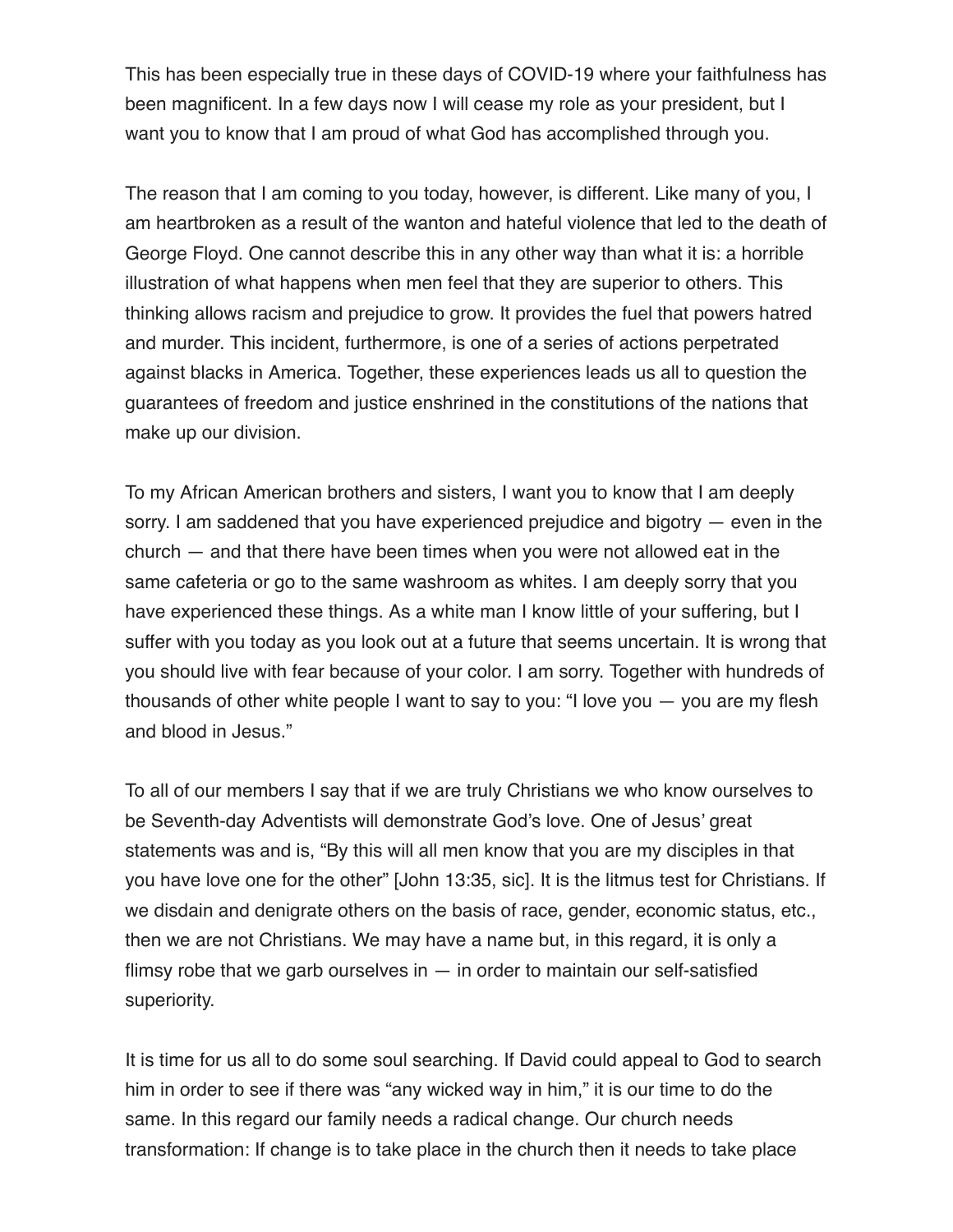first in me.

It is not OK to tolerate or propagate racial slurs, to laugh at jokes that target others because of their status, etc. Furthermore, it isn't appropriate for us to remain silent when others suffer, are victimized and marginalized. The gospel of Jesus Christ is active. It is not passive. Martin Luther King, Jr. once said, "There comes a time when silence is betrayal. … In the end we will remember not the words of our enemies, but the silence of our friends."

Many have asked in recent days: "What should we do? How should we act?" Well, it is not mine — nor is it in the capacity of the church to dictate to you what you should or should not do in this time of crisis. However, our guidance should be based upon the life and teachings of Jesus. Whatever will bring dignity, and reform, and blessing to others — whatever will demonstrate true love to a broken and battered world whatever will bring others to look to God — do these things as you are personally guided by the Holy Spirit.

Finally, my friends, let it be clearly recognized that the work of God on this planet will not be finished — I repeat — will not be finished until we, as a people, connect with God in such a way that we will be instruments in His hands to demonstrate His love.

No program or busy-work will solve the problems of the church as important as they may seem. We must go to our knees and ask God to make us His agents in order to demonstrate His love. Then our programs and objectives will take on a new meaning.

I want to remind us all of the words of one of our founding leaders, Ellen White, who said, "From the beginning it has been God's plan that through His church will be made manifest — even to principalities and powers in the heavenly places the final and the full display of the love of God" [*The Acts of the Apostles*, p. 9, sic]. That is our mission. It must infiltrate our words and every aspect of our work. It must be clearly seen in our voted actions and interactions. Then and only then will the church have fulfilled her mission.

God has a dream. His dream is that one day, at a grand table spread out in heaven, seated next to each other and across from each other, will be men and women, young people, boys and girls, from every nation, kindred, tongue, and tribe and people. That they will fellowship together in His presence and that the harmony of